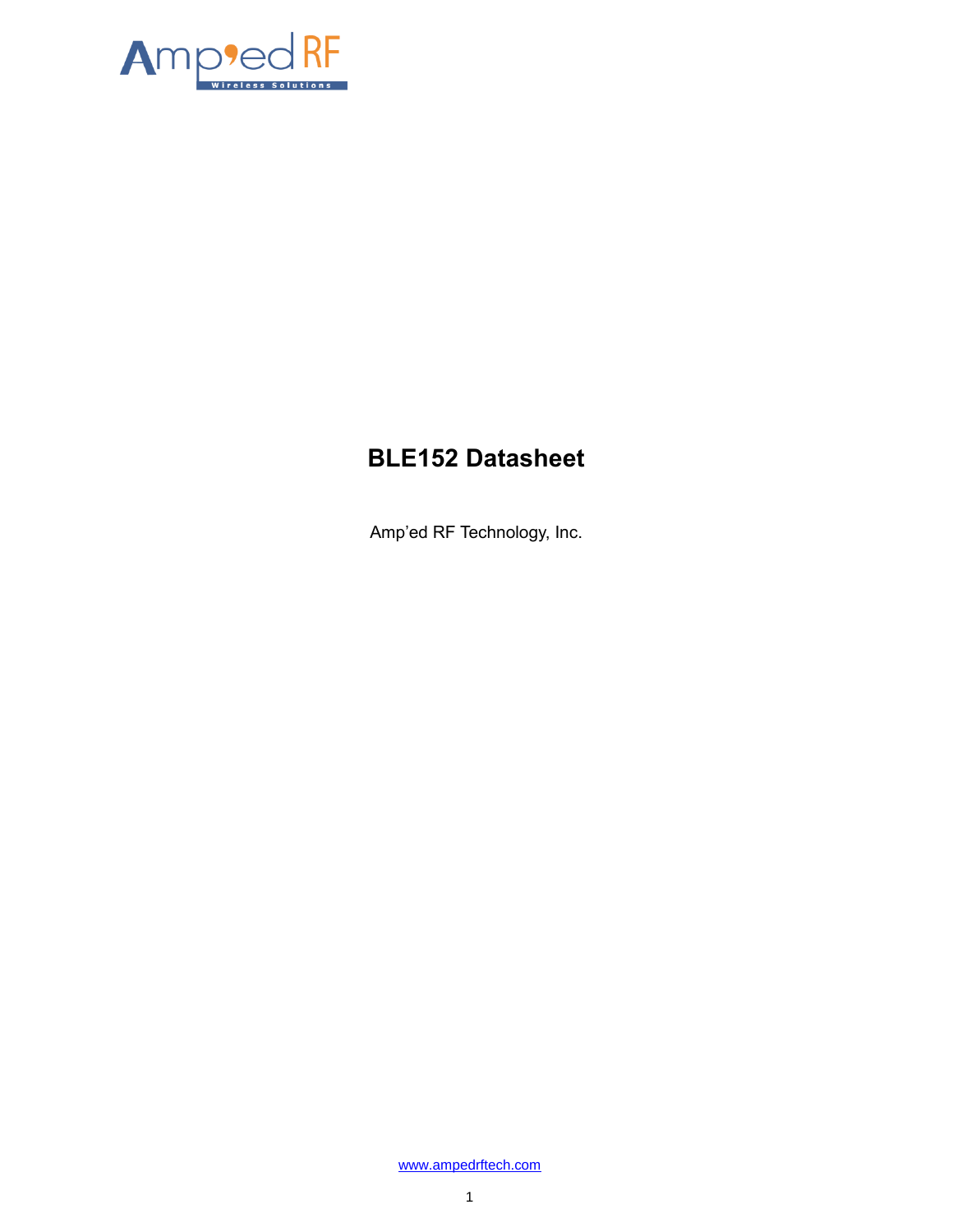

# **BLE152 Product Specification**



### **Description**

Amp'ed RF Technology presents the BLE152 sensor array Bluetooth module supporting v5.2 Bluetooth Low Energy. Integration multiple IoT sensors and an integrated internal antenna, the BLE152 provides a complete ready-to-use IoT platform.

The BLE152 is a PCB module, with pre-tested RF regulatory certifications improving time to market and reliability.

A ready to use AT command set enables instant BLE connectivity usage cases.

# **BLE152 features**

#### **Bluetooth features**

- Bluetooth v5.2
- 2Mbps data throughput
- Long range Coded PHY
- 128-bit encryption security

#### **Hardware configuration**

- Cortex-M0+ microprocessor
- 256K bytes Flash memory
- 32K bytes RAM memory
- 1kB OTP memory
- 1x UART
- 1x I2C

#### **Embedded software**

- BLE protocol stack
- AT command set

#### **Optional Sensor**

- Gyroscope
- Magnetometer
- Pressure
- Temperature
- Digital Microphone
- Humidity
- Authentication

# **Additional documentation**

• BLE Sensor Application Note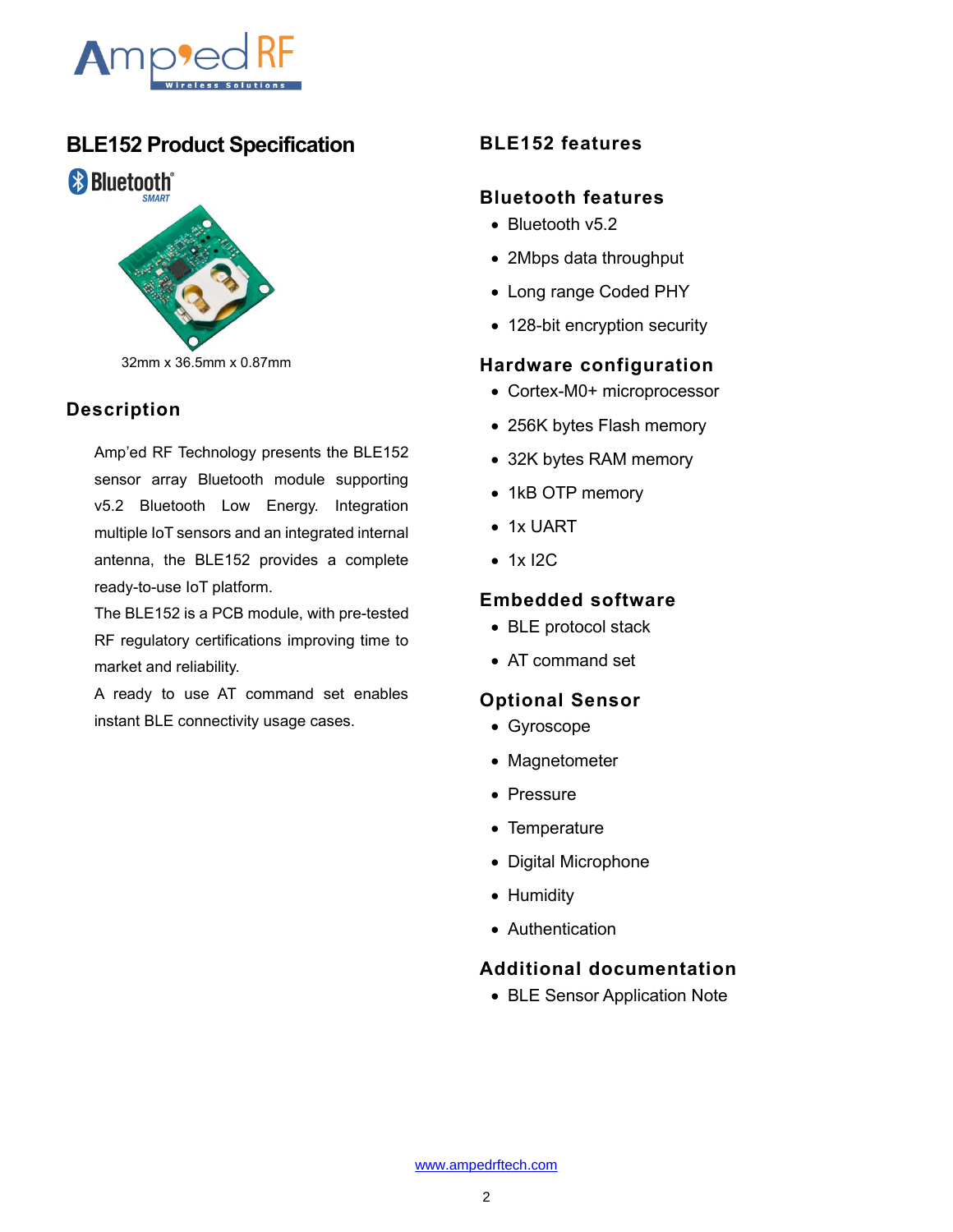

# **Table of Contents**

| 1.   |  |
|------|--|
| 1.1. |  |
| 1.2. |  |
| 1.3. |  |
| 1.4. |  |
| 1.5. |  |
| 1.6. |  |
| 1.7. |  |
| 1.8. |  |
| 2.   |  |
| 3.   |  |
| 3.1. |  |
| 3.2. |  |
| 3.3. |  |
| 4.   |  |
| 4.1. |  |
| 4.2. |  |
| 4.3. |  |
| 4.4. |  |
| 5.   |  |
| 6.   |  |
|      |  |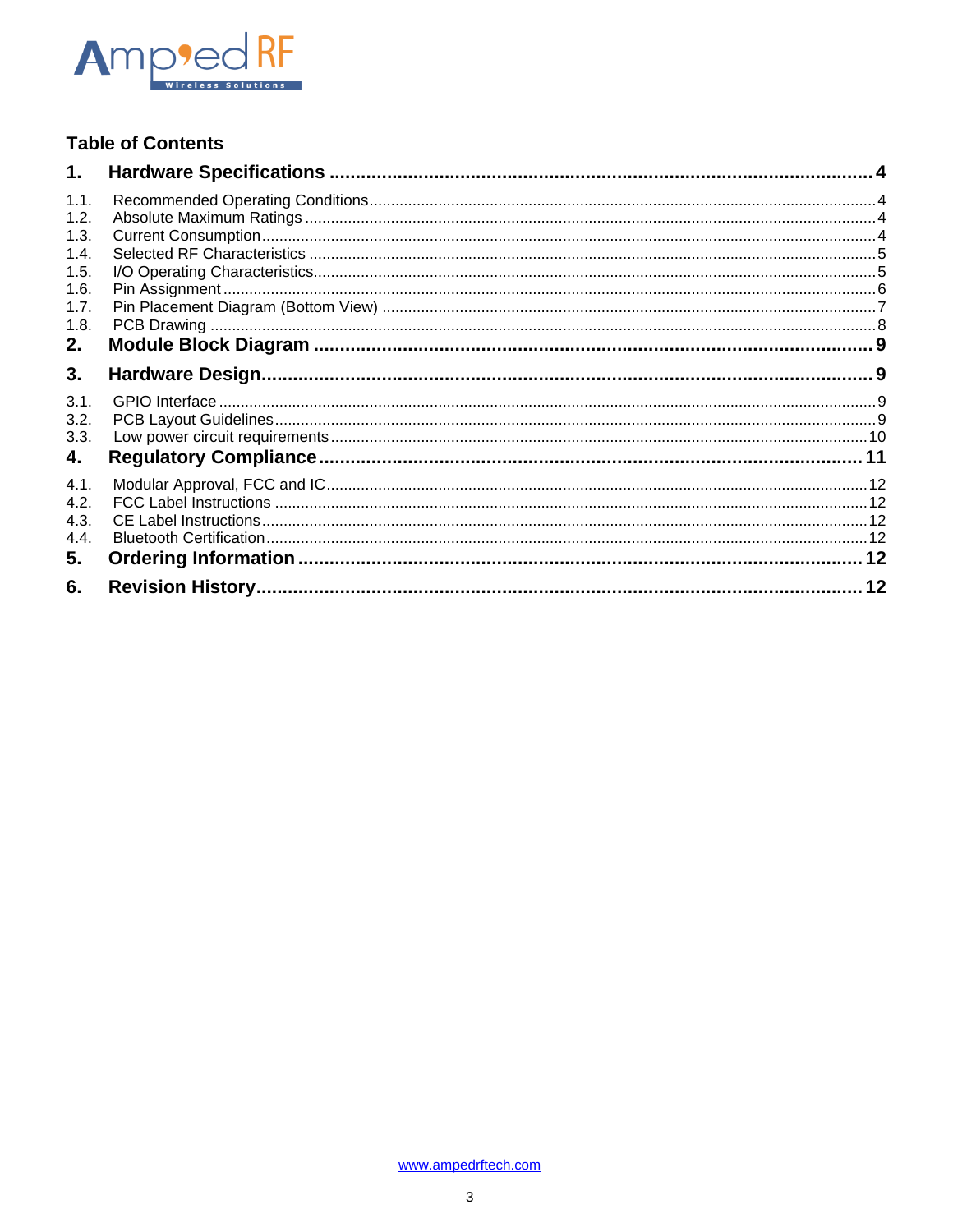

# <span id="page-3-0"></span>**1. Hardware Specifications**

General Conditions ( $V_{\text{IN}}$ = 3.0V and 25°C)

<span id="page-3-1"></span>1.1. Recommended Operating Conditions

| Rating                      | Min   | <b>Typical</b>                            | Max    | Unit  |
|-----------------------------|-------|-------------------------------------------|--------|-------|
| Operating Temperature Range | $-40$ | $\overline{\phantom{a}}$                  | 105    | °C    |
| Supply Voltage VIN          | 1.7   | 3.3                                       | 3.6    | Volts |
| Signal Pin Voltage          |       | 0.7V <sub>VDDIO</sub> ~ V <sub>DDIO</sub> |        | Volts |
| <b>RF Frequency</b>         | 2400  | $\overline{\phantom{0}}$                  | 2483.5 | MHz   |

# <span id="page-3-2"></span>1.2. Absolute Maximum Ratings

| Rating                    | Min    | <b>Typical</b> | Max    | Unit  |
|---------------------------|--------|----------------|--------|-------|
| Storage temperature range | $-55$  |                | $+125$ | °C    |
| Supply voltage VIN        | $-0.3$ |                | $+3.9$ | Volts |
| I/O pin voltage VIO       | $-0.3$ |                | $+3.9$ | Volts |
| RF input power            |        |                | 8      | dBm   |

# <span id="page-3-3"></span>1.3. Current Consumption

| Modes (Typical Power Consumption) | Avg | Unit |
|-----------------------------------|-----|------|
| RUN mode                          | 2.2 | mA   |
| <b>DEEPSTOP</b>                   | 15  | uA   |
| <b>SHUTDOWN</b>                   | 1.5 | uA   |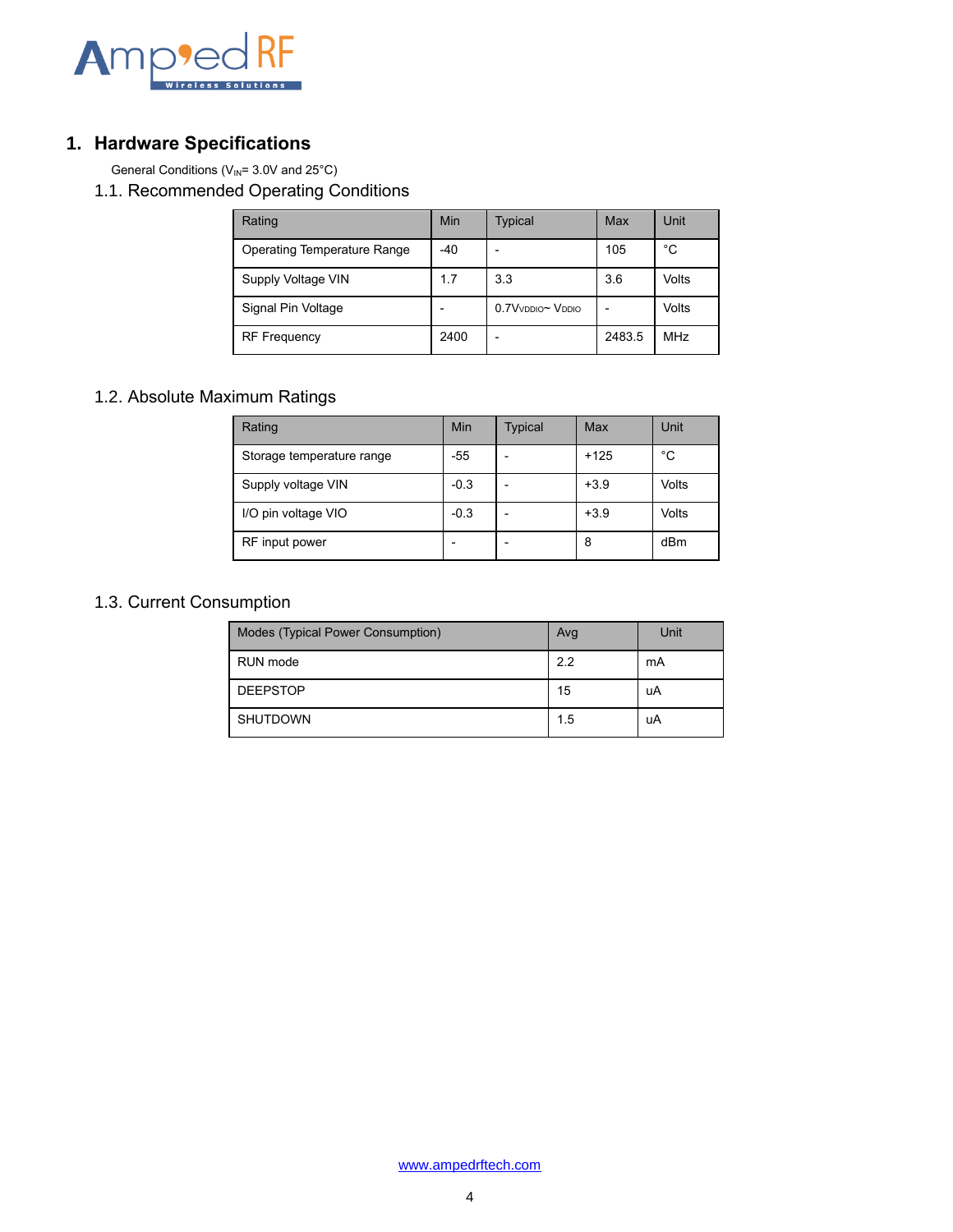

### <span id="page-4-0"></span>1.4. Selected RF Characteristics

| <b>Parameters</b>                     | Conditions            | <b>Typical</b> | Unit |  |
|---------------------------------------|-----------------------|----------------|------|--|
| Antenna load                          |                       | 40             | ohm  |  |
| Radio Receiver                        |                       |                |      |  |
| Sensitivity level                     | $BER < 001$ with DH5  | $-97$          | dBm  |  |
| Maximum usable level                  | $BER < .001$ with DH1 | $\Omega$       | dBm  |  |
| Input VSWR                            |                       | 2.5:1          |      |  |
| Radio Transmitter                     |                       |                |      |  |
| Maximum output power                  | $40 \Omega$ load      | $+8$           | dBm  |  |
| Initial Carrier Frequency Tolerance   |                       | $\Omega$       | kHz  |  |
| 20 dB Bandwidth for modulated carrier |                       | 935            | kHz  |  |

# <span id="page-4-1"></span>1.5. I/O Operating Characteristics

| Symbol      | Parameter                 | Min              | Max              | Unit  | <b>Conditions</b> |
|-------------|---------------------------|------------------|------------------|-------|-------------------|
| VIL         | Low-Level Input Voltage   |                  | $0.3 \times$ VCC | Volts | $V_{IN}$ , $3.3V$ |
| Vн          | High-Level Input Voltage  | $0.7 \times$ VCC |                  | Volts | $V_{IN}$ , $3.3V$ |
| Vol         | Low-Level Output Voltage  |                  | 0.4              | Volts | $V_{IN}$ , $3.3V$ |
| <b>V</b> он | High-Level Output Voltage | $VDD -0.4$       | ۰                | Volts | $V_{IN}$ , $3.3V$ |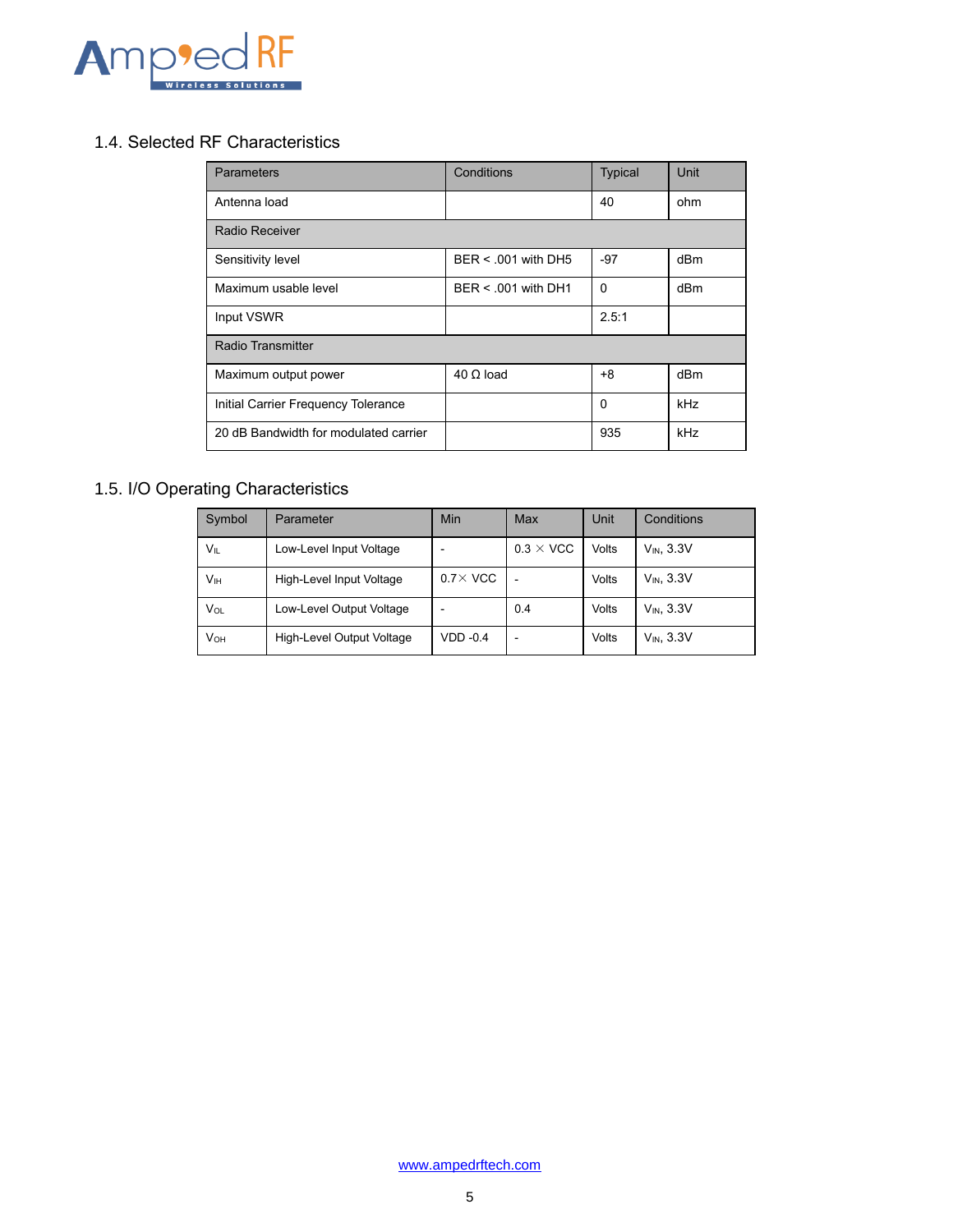

# <span id="page-5-0"></span>1.6. Pin Assignment

| X1                    | Type                  | Pin#           | Description   |  |  |  |
|-----------------------|-----------------------|----------------|---------------|--|--|--|
|                       | <b>UART</b> Interface |                |               |  |  |  |
| UART_RX               | I                     | 9              | Receive data  |  |  |  |
| UART_TX               | $\circ$               | 10             | Transmit data |  |  |  |
| Power and Ground      |                       |                |               |  |  |  |
| VDD                   |                       | $\mathbf{1}$   | <b>VDD</b>    |  |  |  |
| GND                   |                       | 3              | GND           |  |  |  |
| GND                   |                       | 5              | <b>GND</b>    |  |  |  |
| <b>GND</b>            |                       | 6              | <b>GND</b>    |  |  |  |
| Reset                 |                       |                |               |  |  |  |
| <b>NRST</b>           | I                     | 8              | Reset input   |  |  |  |
| Fast boot             |                       |                |               |  |  |  |
| <b>BOOT</b>           | ı                     | $\overline{7}$ | boot enable   |  |  |  |
| <b>UART</b> Interface |                       |                |               |  |  |  |
| I2C_SDA               | I/O                   | $\overline{2}$ | Data port     |  |  |  |
| I2C_CLK               | $\circ$               | 4              | Clock         |  |  |  |

| <b>UCN</b>    | <b>Type</b> | Pin#           | Description   |
|---------------|-------------|----------------|---------------|
| <b>VDD</b>    |             |                | <b>VDD</b>    |
| <b>NRST</b>   |             | 3              | Reset input   |
| <b>GND</b>    |             | 5              | <b>GND</b>    |
| SWDIO         | I/O         | $\overline{2}$ | <b>SWDIO</b>  |
| <b>SWDCLK</b> |             | $\overline{4}$ | <b>SWDCLK</b> |
| <b>NC</b>     |             | 6              |               |

| U12        | Type | Pin# | Description |
|------------|------|------|-------------|
| I2C_CLK    | O    |      | Data port   |
| I2C_SDA    | I/O  | 2    | Clock       |
| <b>VDD</b> |      | 3    | <b>VDD</b>  |
| <b>GND</b> |      | 4    | <b>GND</b>  |

[www.ampedrftech.com](http://www.ampedrftech.com/)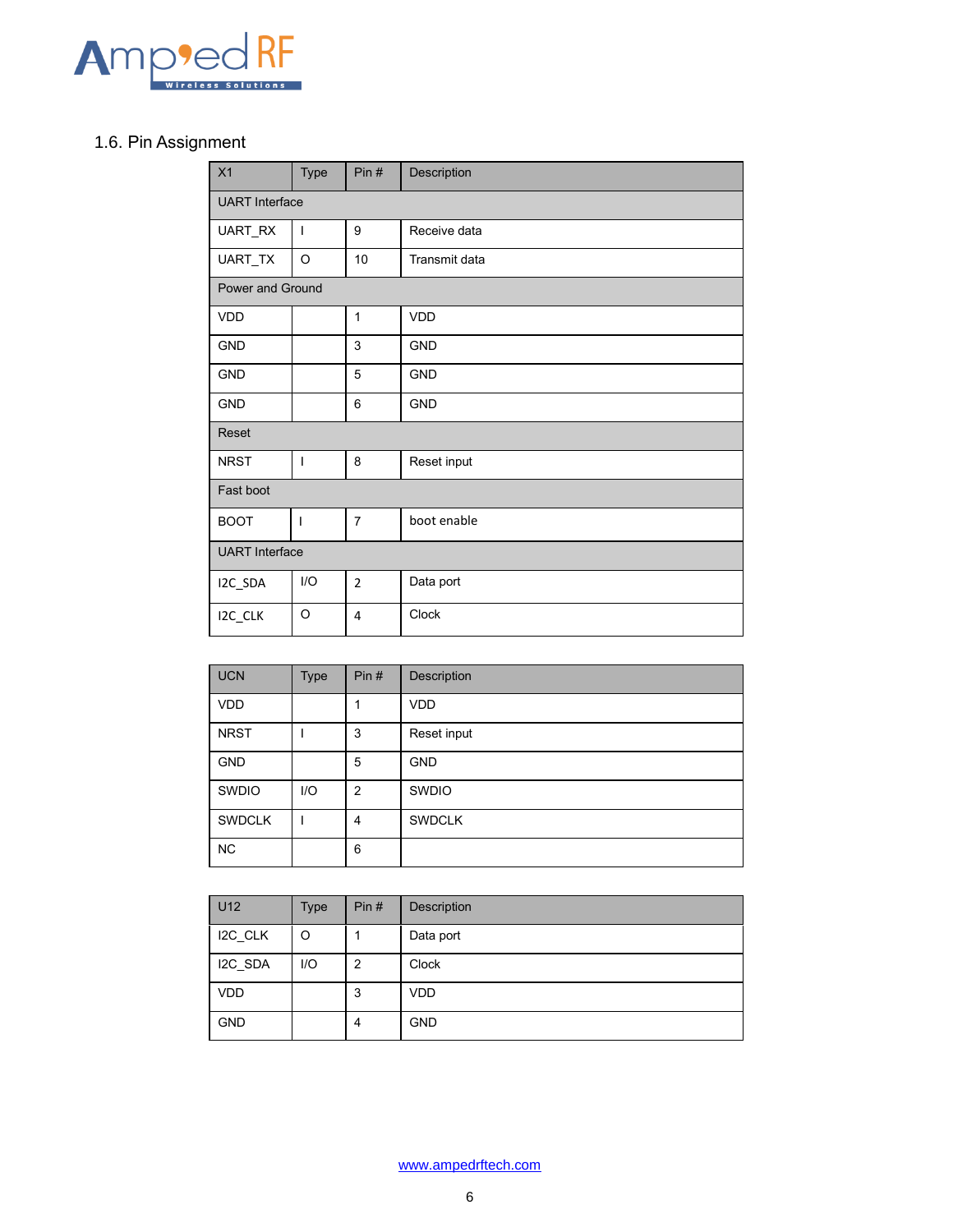

<span id="page-6-0"></span>1.7. Pin Placement Diagram (Bottom View)

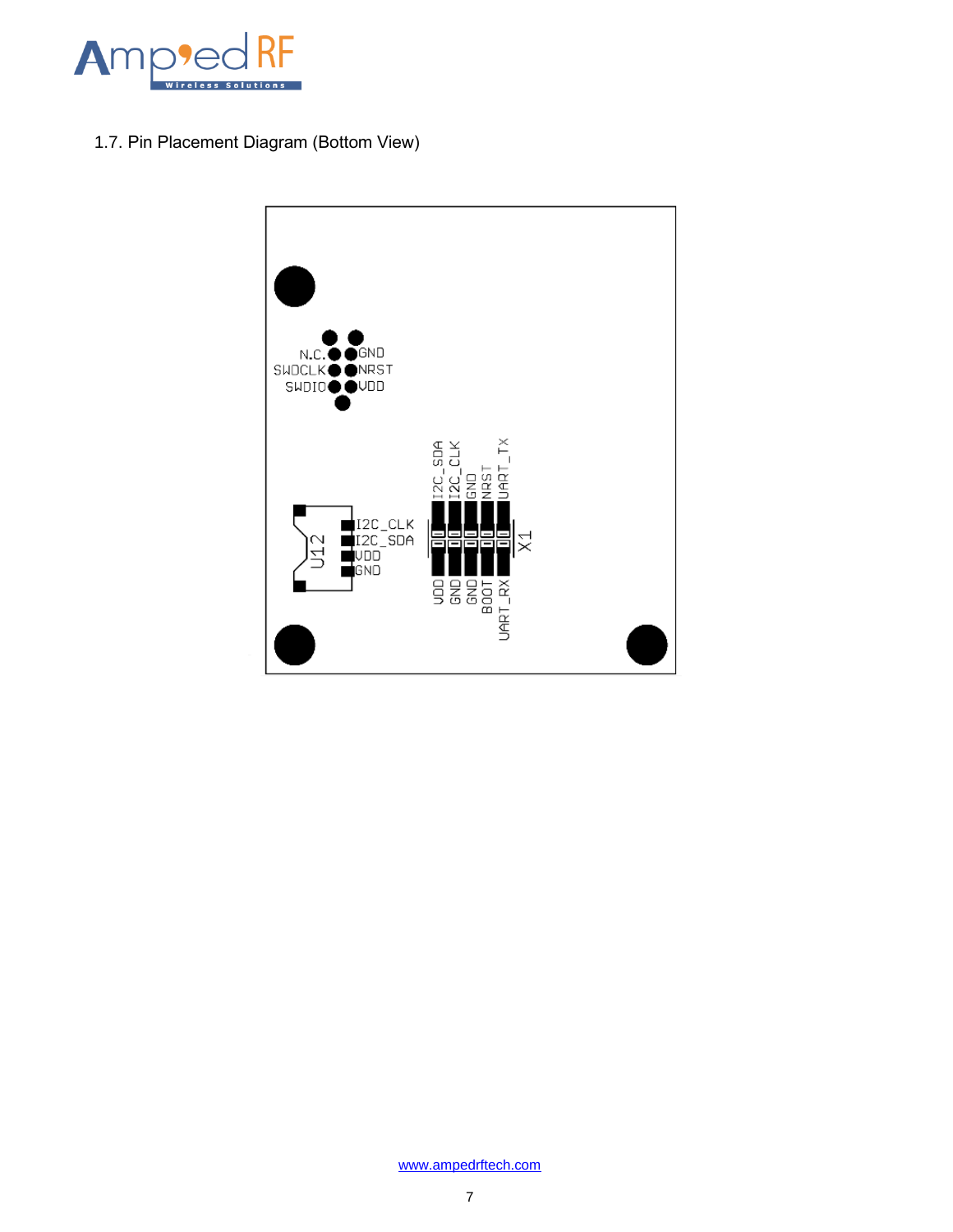

# <span id="page-7-0"></span>1.8. PCB Drawing



32 mm x 36.5 mm x 0.87 mm (+/- 0.05mm, height tolerance)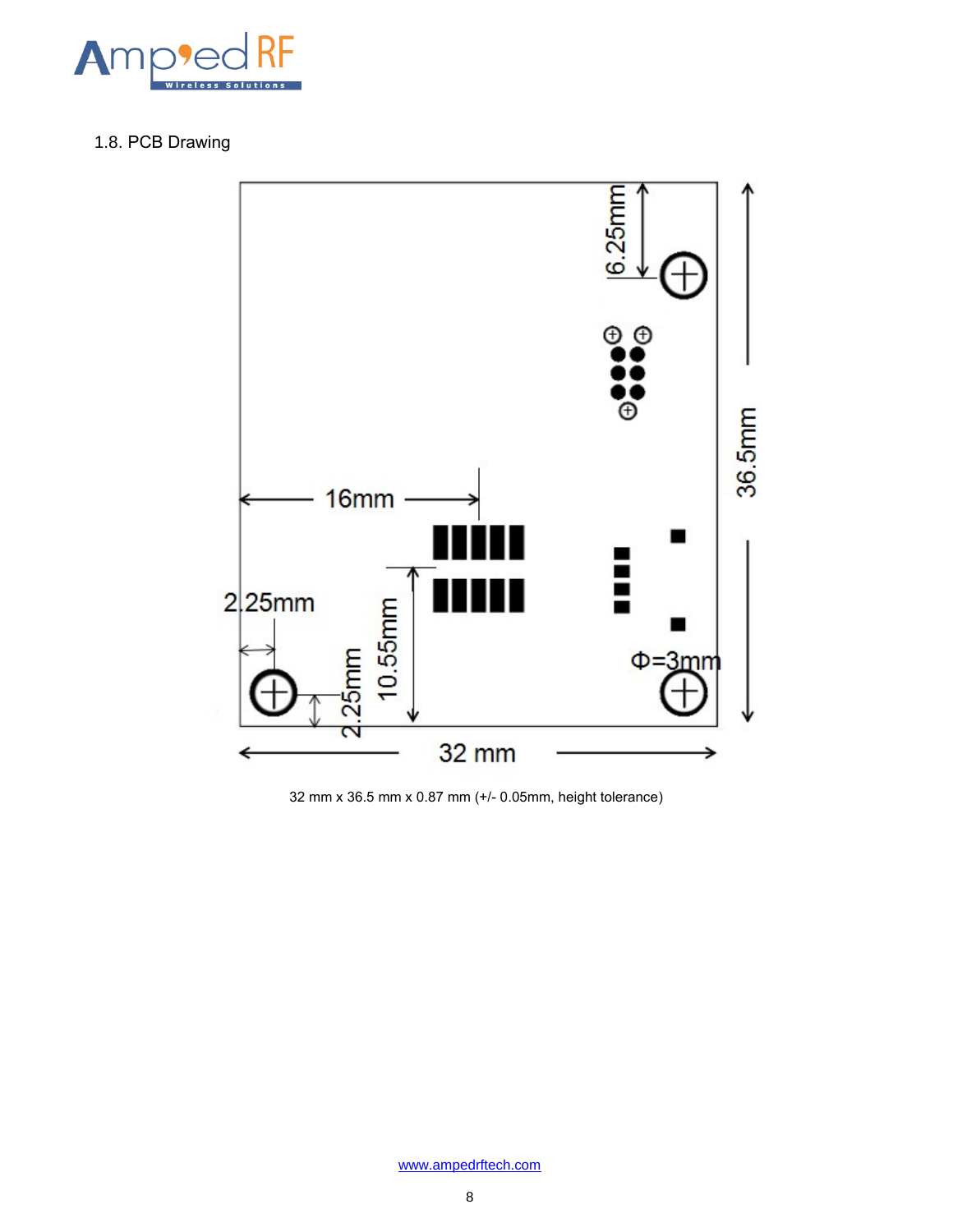

## <span id="page-8-0"></span>**2. Module Block Diagram**



### <span id="page-8-1"></span>**3. Hardware Design**

**Notes** 

- All unused pins should be left floating; do not ground.
- All GND pins must be well grounded.
- The area around the antenna should be free of any ground planes, power planes, trace routings, or metal for at least 5 mm in all directions.
- Traces should not be routed underneath the module.
- The BLE152 must be reprogramed via UART.
- <span id="page-8-2"></span>3.1. GPIO Interface

All GPIOs are capable of sinking and sourcing 6mA of I/O current.

<span id="page-8-3"></span>3.2. PCB Layout Guidelines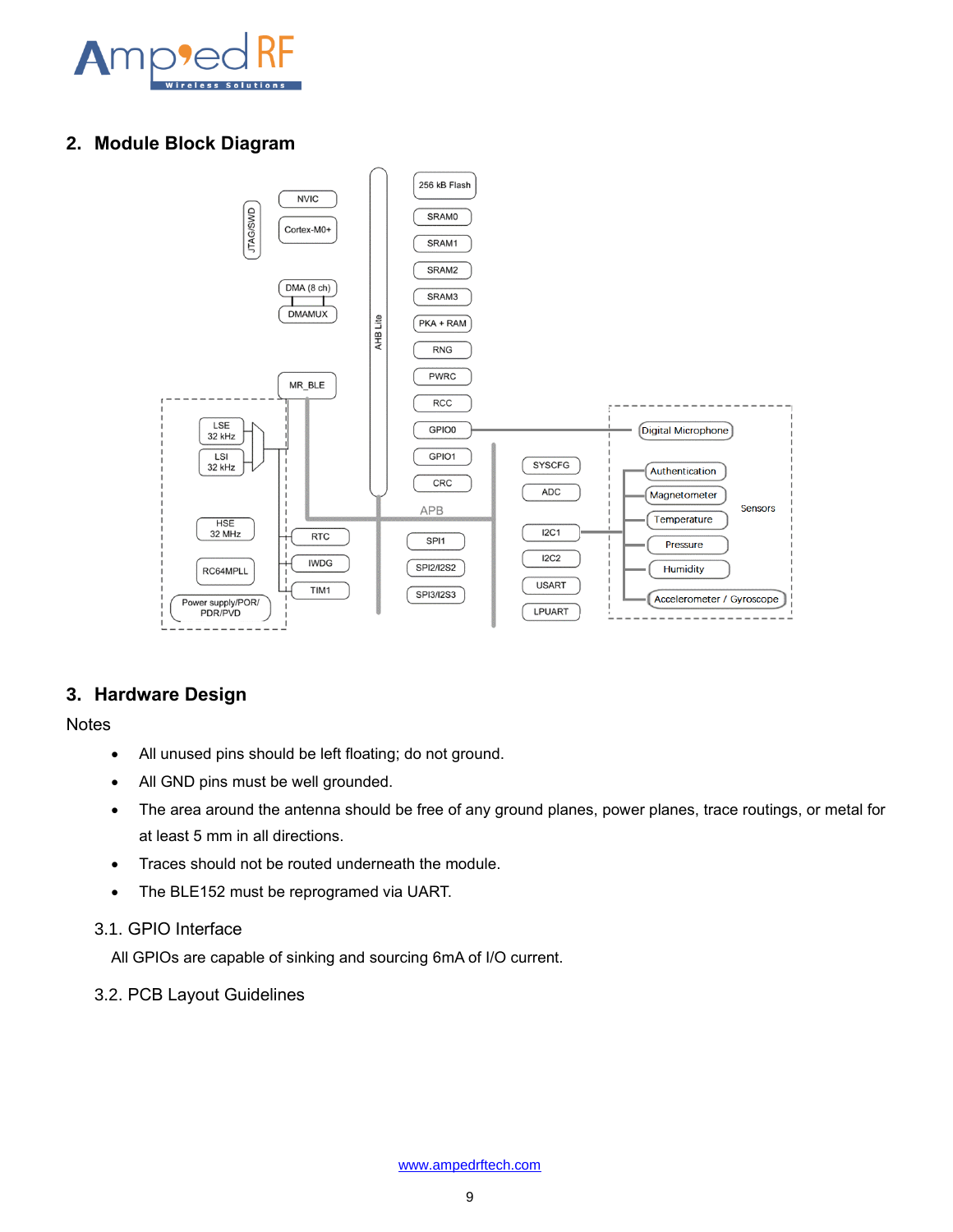



# <span id="page-9-0"></span>3.3 Low power circuit requirements

| Module part number | Low power usage | External LPO circuit required |
|--------------------|-----------------|-------------------------------|
| <b>BLE152</b>      | Yes             | Not reauired                  |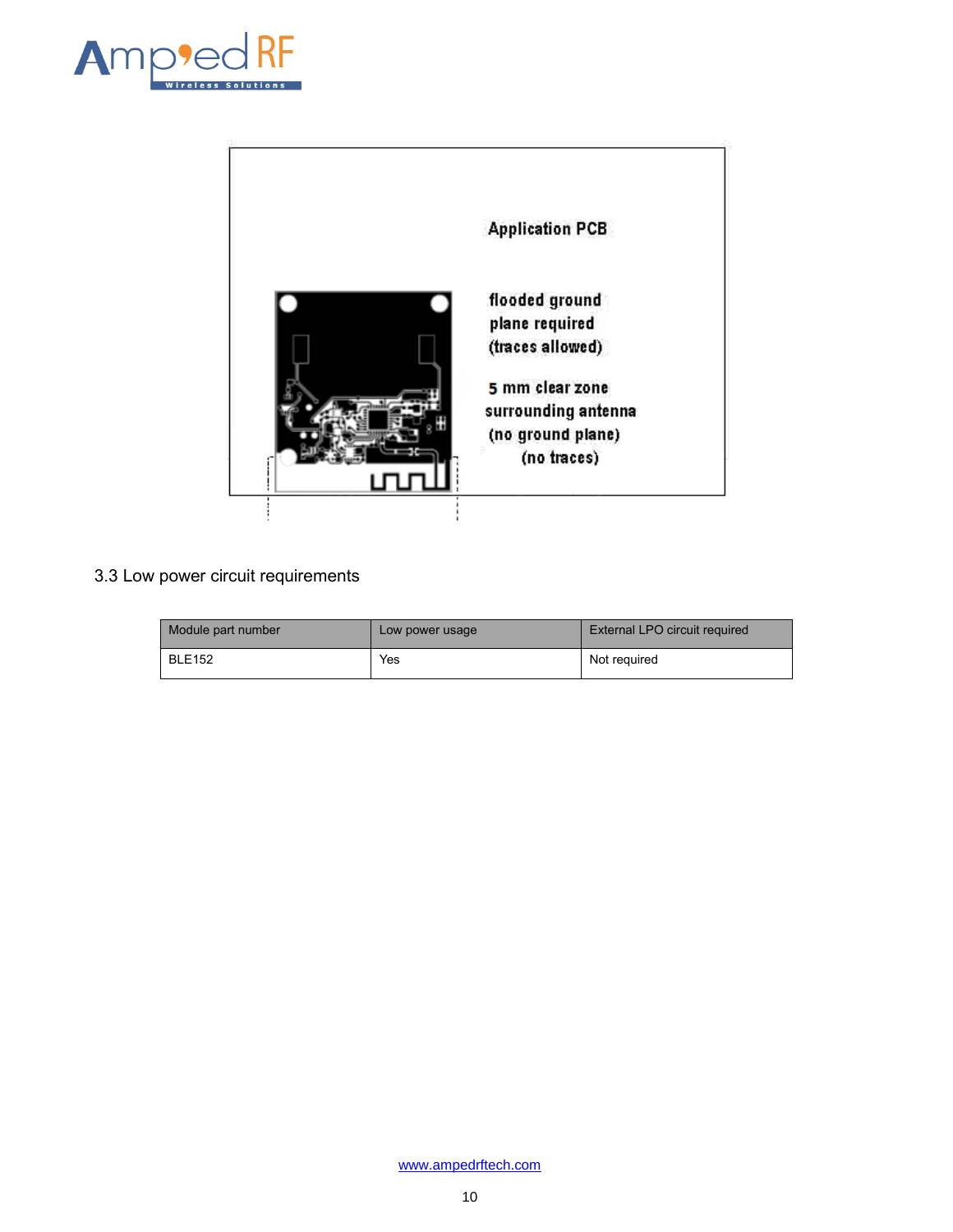

#### <span id="page-10-0"></span>**4. Regulatory Compliance**

#### **Federal Communications Commission statement:**

This module has been tested and found to comply with the FCC Part15.

These limits are designed to provide reasonable protection against harmful interference in approved installations. This equipment generates, uses, and can radiate radio frequency energy and, if not installed and used in accordance the instructions, may cause harmful interference to radio communications. However, there is no guarantee that interference will not occur in a particular installation.

This device complies with part 15 of the FCC Rules. Operation is subject to the following two conditions: (1) This device may not cause harmful interference, and (2) this device must accept any interference received, including interference that may cause undesired operation.

Modifications or changes to this equipment not expressly approved by Amp'ed RF Technology may void the user's authority to operate this equipment.

The modular transmitter must be equipped with either a permanently affixed label or must be capable of electronically displaying its FCC identification number

(A) If using a permanently affixed label, the modular transmitter must be labeled with its own FCC identification number, and, if the FCC identification number is not visible when the module is installed inside another device, then the outside of the device into which the module is installed must also display a label referring to the enclosed module. This exterior label can use wording such as the following: "Contains Transmitter Module FCC ID: TBD" or "Contains FCC ID: TBD."

(B) If the modular transmitter uses an electronic display of the FCC identification number, the information must be readily accessible and visible on the modular transmitter or on the device in which it is installed. If the module is installed inside another device, then the outside of the device into which the module is installed must display a label referring to the enclosed module. This exterior label can use wording such as the following: "Contains FCC certified transmitter module(s)."

To satisfy FCC RF Exposure requirements for mobile and base station transmission devices, a separation distance of 20 cm or more should be maintained between the antenna of this device and persons during operation. To ensure compliance, operation at closer than this distance is not recommended. The antenna(s) used for this transmitter must not be co-located or operating in conjunction with any other antenna or transmitter.

#### **Industry Canada statement:**

Label of the end product:

The final product must be labeled in a visible area with the following "Contains transmitter module IC: TBD" This Class B digital apparatus complies with Canadian ICES-003.

Cetappareilnumérique de la classe B estconforme à la norme NMB-003 du Canada.

This device complies with RSS-210 of the Industry Canada Rules. Operation is subject to the following two